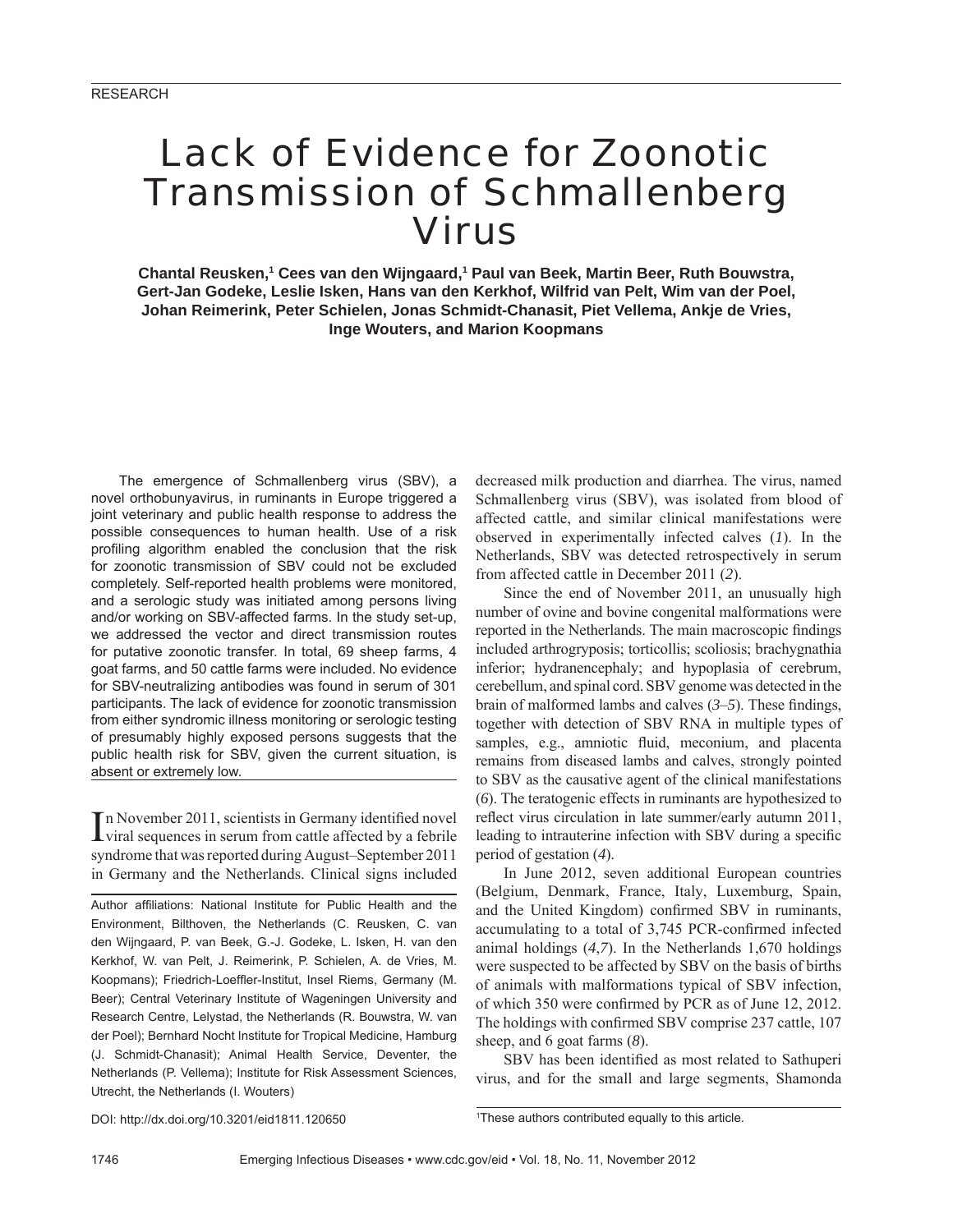virus segments show the highest sequence identity. All those viruses are members of the Simbu serogroup, family *Bunyaviridae*, genus *Orthobunyavirus*, and known as arthropod-borne viruses that can cause illness in ruminants (9). The orthobunyaviruses comprise  $\approx$ 170 virus isolates, assigned to 48 distinct species, arranged in 18 serogroups, including the Simbu serogroup. Serogroups within the genus are based on cross–hemagglutination-inhibition and antibody neutralization relationships. Phylogenetic relationships are consistent with the results of serologic relationships (*10*–*12*).

Because the family *Bunyaviridae* contains several medically relevant zoonotic viruses, of which Crimean-Congo hemorrhagic fever virus, Rift Valley fever virus, Sin Nombre virus, and sandfly fever Naples virus are examples, the emergence of SBV triggered a joint veterinary and public health response in the Netherlands to address the possible consequences to human health. We present the public health risk ascertainment of the emergence of SBV in ruminants in the Netherlands and most likely other European countries were SBV has emerged.

# **Methods**

#### **Profi ling Risks to Humans**

We used a standard in-house checklist for profiling the risk to human health of novel emerging viruses to assess the public health risks for SBV. This checklist comprised 10 items: 1) situation assessment; 2) review of taxonomic position of the newly identified virus; 3) review of human health risks associated with closely related viruses; 4) review of epidemiology of related viruses (transmission cycle, reservoirs, and vectors); 5) review of clinical manifestations in humans of related viruses (including kinetics of immune response and shedding); 6) assessment of potential for human exposure and identification of related risk factors; 7) assessment of human diagnostics; 8) design of a literature/evidence-based testing algorithm; and 10) conclusions and recommendations.

# **Virus and Validation Serum**

An SBV strain, isolated from SBV reverse transcription PCR–positive, homogenized brain tissue of a malformed lamb in the Netherlands, was obtained from the Central Veterinary Institute (Lelystad, the Netherlands). Putative cross-reacting orthobunyaviruses circulating in Europe, Batai virus (*13*), Tahyna virus (*14*), and Inkoo virus (*15*), were obtained from the Bernhard Nocht Institute for Tropical Medicine (Hamburg, Germany). All viruses were propagated and titrated (50% tissue culture infectious dose [TCID<sub>50</sub>]) in continuous African green monkey kidney cells (Vero E6, ATCC CRL-1586). SBV-positive control serum from a ewe that had given birth to an SBV PCR-positive

lamb was obtained from the Animal Health Service (AHS), and positive serum sample from an experimentally infected ewe was obtained from the Central Veterinary Institute.

Well-defined negative and positive human serum cohorts were not available because SBV is a novel emerging virus with unknown zoonotic potential. Therefore, we validated the virus neutralization test (VNT) using presumed seronegative serum from 1) 56 patients without travel history submitted to the National Institute for Public Health and the Environment during February 28, 2007–February 25, 2008, for routine diagnostic testing for *Bordetella pertussis*; 2) 73 inhabitants of municipalities with known SBV activity in 2011 that had been collected during August 15, 2010–October 15, 2010, for routine screening; and 3) 93 veterinary students collected in 2006 and 2008. Serum from 92 veterinary students sampled during 2011 and from 73 inhabitants of municipalities with known SBV activity collected during August 15, 2011–October 15, 2011, for routine screening were considered to represent community samples from possibly exposed populations and were added to the validation panel. Anonymized use of serum from the National Institute for Public Health and the Environment was covered by the rules of the code of conduct for proper use of human tissue of the Dutch Federation of Medical Scientific Associations. The cohort study of the veterinary students included screening for zoonotic infections and was approved by the Medical Ethical Committee of the University Medical Centre Utrecht.

#### **VNT**

For VNT, Vero E6 cells were seeded in 96-well plates and incubated overnight at  $37^{\circ}$ C with  $5\%$  CO<sub>2</sub> until the cells were ≈80%–90% confluent. Serum was heated for 30 min at 56°C to inactivate complement before use. Serum was serially diluted in 2-fold steps in minimum essential medium (GIBCO/Life Technologies, Bleiswijk, the Netherlands). We added 100  $\text{TCID}_{50}$  of virus to the diluted serum (volume of 60 μL each). To rule out the presence of other cytopathic effect–inducing factors, serum dilutions also were added to control wells to which no virus was added. After incubation at 37°C in 5%  $CO_2$  for 1 h, 100  $\mu$ L of the virus-plus-serum mixture, no virus-serum controls, and a virus dilution control were added to the Vero E6 cells and incubated for 3 d at 37°C. Assays were performed in duplicate. Cells were monitored for cytopathic effect after 3 days.

#### **Monitoring of Health Symptoms**

Persons in close contact with affected animals or their birth materials in whom fever developed (>38°C) within 2 weeks after exposure were asked to contact the regional public health service (PHS) for evaluation and assessment of the need for follow-up. This request was made through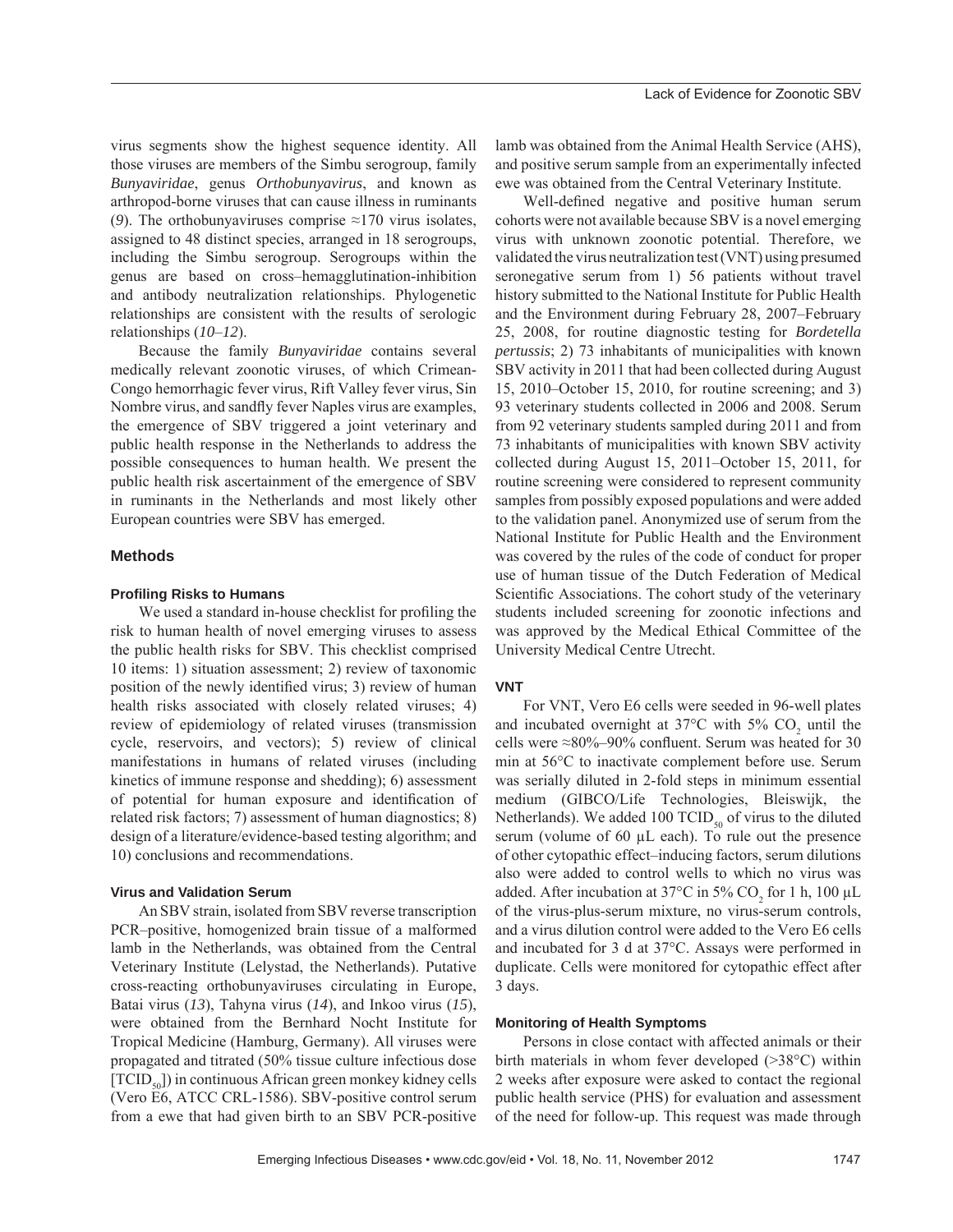an email-based alert system hosted by the AHS and farmers association to veterinarians. The alert system prompted veterinarians to inform farmers on SBV-affected holdings. When a relation between reported fever and SBV was considered possible, a short questionnaire was filled in by study participants, and serum was tested by real-time PCR (as described in [*6*]) and VNT to diagnose a possible SBV infection.

# **Design of Serologic Study in Persons with High Probability of Exposure**

A serologic survey was designed to determine the presence of SBV antibodies in serum from persons living and working on farms where SBV had been highly suspected on the basis of pathologic findings consistent with typical SBV-induced malformations in calves or lambs, most confirmed by PCR and/or serology. The target cohort, consisting of adult  $(\geq 18$  years of age) farmers, farm residents, farm employees, and veterinarians who had been exposed to affected herds, were invited to participate by donating a serum sample and filling in a questionnaire. A total of 240 affected animal holdings were approached through direct mailing by the AHS. Employees of the regional PHS visited the affected farms and collected serum samples and questionnaires. The veterinarians were collectively contacted to be sampled at a national conference after a preannouncement of the purpose of the study.

The questionnaire addressed demographics, the animal species involved, the type and level of exposure (birth materials, feces, milk or other products, insects), protective equipment used during work, general health, (recent) health complaints, and presence of wounds on hands. The study protocol, information material, and questionnaires were assessed by the Medical Ethical Committee of the University Medical Centre Utrecht and approved (METC no. 12–106).

On the basis of a literature review of seroprevalence studies in regions with known orthobunyavirus outbreaks, a seroprevalence of 2% was established as the lower bound in an affected human population (N. Cleton, unpub. data; *16–19*). In this scenario with 2% seroprevalence, testing of, for example, 200 exposed persons would give a probability of 98.24% to detect >1 seropositive persons (Table 1).

#### **Results**

#### **Profiling the Human Risks for SBV**

# **Human Disease in Related Viruses**

The literature indicates that zoonotic transmission of SBV could not be completely ruled out. The taxonomic position of SBV had been identified as family

| Table 1. Probability of detecting at least 1 seropositive sample |
|------------------------------------------------------------------|
| among different sample sizes and hypothetical seroprevalences    |
| in study to determine whether Schmallenberg virus can be         |
| zoonotically transmitted, the Netherlands                        |

|                                                                                      | Lourium in arioningua, and incardinarias |                            |  |  |  |  |
|--------------------------------------------------------------------------------------|------------------------------------------|----------------------------|--|--|--|--|
|                                                                                      | Hypothetical                             | Probability* of detecting  |  |  |  |  |
| Sample size                                                                          | seroprevalence. %                        | at least 1 seropositive, % |  |  |  |  |
| 50                                                                                   | 2.00                                     | 63.58                      |  |  |  |  |
| 100                                                                                  | 2.00                                     | 86.74                      |  |  |  |  |
| 150                                                                                  | 2.00                                     | 95.17                      |  |  |  |  |
| 192                                                                                  | 2.00                                     | 97.93                      |  |  |  |  |
| 200                                                                                  | 2.00                                     | 98.24                      |  |  |  |  |
| 301                                                                                  | 2.00                                     | 99.77                      |  |  |  |  |
| 301                                                                                  | 1.00                                     | 95.14                      |  |  |  |  |
| 301                                                                                  | 0.50                                     | 77.88                      |  |  |  |  |
| 301                                                                                  | 0.25                                     | 52.93                      |  |  |  |  |
| 301                                                                                  | 3.00                                     | 99.99                      |  |  |  |  |
| *The probability was calculated as $1 - (1 -$ seroprevalence) $\hat{ }$ sample size, |                                          |                            |  |  |  |  |
| so for a seroprevalence of 2% and a sample size of 200, the probability of           |                                          |                            |  |  |  |  |
| detecting at least 1 seropositive = $1 - (1 - 0.02)$ $\degree$ 200.                  |                                          |                            |  |  |  |  |

*Bunyaviridae*, genus *Orthobunyaviru*s, Simbu serogroup (*1*). At least 30 orthobunyaviruses have been associated with human disease. Virologic or serologic evidence for zoonotic infection has been found for several viruses within the Simbu serogroup, including viruses considered to be primarily livestock pathogens (Aino and Shuni virus; Table 2). Among the many reasons for vigilance was the lack of full characterization of SBV. Genetic reassortment between orthobunyaviruses within the same serogroups has led to emergence of new viruses, occasionally with increased pathogenicity and potentially with changes in host range (*21,36–40*).

#### **Modes of Transmission**

The related Shamonda, Sathuperi, Aino, and Akabane viruses are transmitted mainly by biting midges (*23*; *41* in online Technical Appendix, wwwnc.cdc.gov/EID/pdfs/12- 0560-Techapp.pdf), and the epidemiology of the infection in animals and the first detections of SBV genome in *Culicoides* spp. midges in Belgium, Denmark, and Italy suggested vector-borne spread as a mode of transmission for SBV as well (*1*,*2*; *42*–*44* in online Technical Appendix). In addition, the birth defects in lambs and calves increased the need for assistance from veterinarians during parturition, and high loads of viral RNA were detected in birth materials of sheep and cattle (*6*). Therefore, if SBV is zoonotic, transmission could have occurred to persons who could have been exposed to infected vectors (residents, farmers, veterinarians) and/or through direct contact with animals that had congenital malformations or with birth material, e.g., during assistance at deliveries (farmers, veterinarians). A testing algorithm was designed (Figure). Professionals were advised to respect common hygiene measures for veterinarian-assisted deliveries and handling of affected newborn ruminants. Pregnant women were advised not to assist at ruminant deliveries.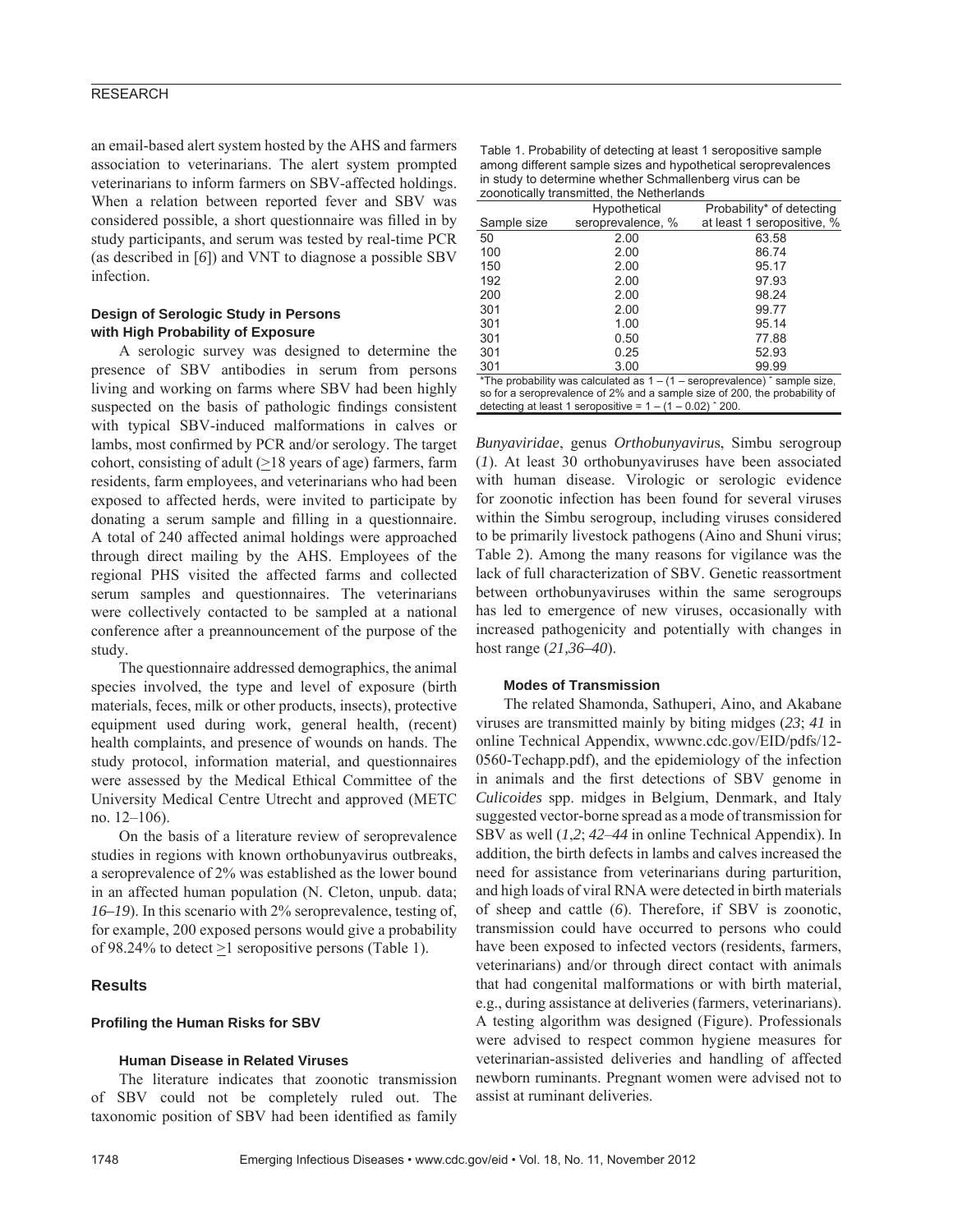| rable 2. Evidence for 2001fouc infection within the laminy <i>Burlyavindae</i> , O <i>rthoburlyavirus</i> genus, the Nethenands |                |                |           |                  |                   |                |              |
|---------------------------------------------------------------------------------------------------------------------------------|----------------|----------------|-----------|------------------|-------------------|----------------|--------------|
|                                                                                                                                 |                |                |           |                  | Reported          | Congenital     |              |
|                                                                                                                                 | Geographic     |                | Human     |                  | symptoms in       | disease in     |              |
| Serogroup, species                                                                                                              | distribution   | Reservoir      | infection | Evidence         | humans            | humans         | References   |
| Simbu                                                                                                                           |                |                |           |                  |                   |                |              |
| Oropouche virus                                                                                                                 | South America  | Humans,        | Yes       | Outbreaks        | Febrile illness.  | <b>NR</b>      | (18,20)      |
|                                                                                                                                 |                | sloths,        |           |                  | arthralgia,       |                |              |
|                                                                                                                                 |                | marmosets      |           |                  | diarrhea          |                |              |
|                                                                                                                                 | South America  |                | Yes       | Unexplained      | Febrile illness,  | <b>NR</b>      |              |
| Iquitos virus                                                                                                                   |                | Humans.        |           |                  |                   |                | (21)         |
|                                                                                                                                 |                | unknown        |           | fever            | arthralgia,       |                |              |
|                                                                                                                                 |                |                |           | surveillance     | diarrhea          |                |              |
| Akabane virus                                                                                                                   | Asia, Israel,  | Cattle,        | No        | No serology      | <b>NR</b>         | <b>NR</b>      | (22, 23)     |
|                                                                                                                                 | Kenya,         | horses,        |           |                  |                   |                |              |
|                                                                                                                                 | Australia      | sheep          |           |                  |                   |                |              |
| Shamonda virus                                                                                                                  | Africa         | Cattle         | <b>No</b> | No serology      | <b>NR</b>         | N <sub>R</sub> | (24,25)      |
| Aino virus                                                                                                                      | Asia           | Cattle         | Possibly  | Serology         | Unknown           | Unknown        | (22, 23, 26) |
| Shuni virus                                                                                                                     | Africa         | Cattle,        | Possibly  | Virus isolation  | Fever, no         | <b>NR</b>      | $(27 - 29)$  |
|                                                                                                                                 |                | horses,        |           | (one case)       | hospital          |                |              |
|                                                                                                                                 |                | sheep          |           |                  | submission        |                |              |
| Sathuperi virus                                                                                                                 | Asia, Africa   | Cattle         | Unknown   | Unknown          | Unknown           | Unknown        | (30)         |
| California encephalitis                                                                                                         |                |                |           |                  |                   |                |              |
| California encephalitis                                                                                                         | North America  | Rodents,       | Yes       | Endemic,         | Febrile illness,  | <b>NR</b>      | (31)         |
| virus                                                                                                                           |                | lagomorphs     |           | common           | encephalitis      |                |              |
| La Crosse virus                                                                                                                 | North America  | Rodents.       | Yes       | Endemic          | Febrile illness.  | <b>NR</b>      | (31)         |
|                                                                                                                                 |                | lagomorphs     |           | common           | encephalitis      |                |              |
| Tahyna virus                                                                                                                    | Europe, Asia,  | Lagomorphs,    | Yes       | Serology,        | Febrile illness,  | <b>NR</b>      | (32)         |
|                                                                                                                                 | Africa         | rodents.       |           | cases            | respiratory       |                |              |
|                                                                                                                                 |                |                |           |                  |                   |                |              |
|                                                                                                                                 |                | hedgehogs      |           |                  | symptoms          |                |              |
|                                                                                                                                 |                |                |           |                  | meningitis (mild) |                |              |
| Inkoo virus                                                                                                                     | Northern       | Lagomorphs     | Yes       | Surveillance     | Febrile illness.  | <b>NR</b>      | (32)         |
|                                                                                                                                 | Europe         |                |           | febrile illness, | Meningitis (mild) |                |              |
|                                                                                                                                 |                |                |           | CNS illness,     |                   |                |              |
| Snowshoe hare virus                                                                                                             | North America. | Lagomorphs,    | Yes       | Serology,        | Febrile illness   | <b>NR</b>      | (32)         |
|                                                                                                                                 | Far-Eastern    | rodents        |           | case reports     |                   |                | (31)         |
|                                                                                                                                 | Europe         |                |           |                  |                   |                |              |
| Bunyamwera                                                                                                                      |                |                |           |                  |                   |                |              |
| Batai virus                                                                                                                     | Europe, Asia,  | Birds, pigs,   | Yes       | Serology         | Febrile illness,  | <b>NR</b>      | (32)         |
|                                                                                                                                 | Africa         | horses.        |           | (rare)           | affection         |                |              |
|                                                                                                                                 |                | ruminants      |           |                  |                   |                |              |
| Cache Valley virus                                                                                                              | North America  | Deer, sheep,   | Yes       | 2 Case           | Febrile illness,  | Under          | $(33 - 35)$  |
|                                                                                                                                 |                | horses, cattle |           | reports,         | encephalitis      | discussion     |              |
|                                                                                                                                 |                |                |           | serology         |                   |                |              |
| Ngari virus                                                                                                                     | Africa         | Humans,        | Yes       | Outbreaks,       | Febrile illness.  | <b>NR</b>      | $(36 - 38)$  |
|                                                                                                                                 |                | unknown        |           | virus isolation  | hemorragic fever  |                |              |
| *NR, not reported; CNS, central nervous system.                                                                                 |                |                |           |                  |                   |                |              |

# Table 2. Evidence for zoonotic infection within the family *Bunyaviridae*, *Orthobunyavirus* genus, the Netherlands\*

**Validation of VNT**

Because the viremic phase in orthobunyavirus infections typically is short, we chose to use serologic testing by VNT to evaluate an immunologic response in exposed persons (*1*,*21*). For assay validation, possible cross-reacting zoonotic viruses circulating in Europe were identified. Zoonotic viruses in the Simbu serogroup are not known to circulate in Europe, but related orthobunyaviruses that may infect humans are Batai virus (BATV), Tahyna virus (TAHV), and Inkoo virus (INKV) (Table 2). No cross-neutralization was observed when the SBV-positive control serum was tested against 100 TCID<sub>50</sub> of BATV, INKV, and TAHV, whereas the homologous titer was 512 (data not shown). The reverse experiment could not be conducted because of a lack of reference reagents. A control cohort of 222 serum samples, presumed negative on the basis of collection data before 2011, were all negative

in the VNT (data not shown). Another validation cohort of 165 serum samples, possibly positive on the basis of collection data in 2011 and putative exposure through residence and professional activities, were all negative as well (data not shown).

#### **Monitoring of Symptoms**

Symptoms that could be attributed to a putative infection with SBV were determined on the basis of an inventory made of syndromes related to human infection with closely related viruses of the Simbu group, i.e., Oropouche virus and Iquitos virus (Table 2). These viruses typically cause a febrile illness accompanied by chills, general malaise, headache, anorexia, muscle and joint pain, muscle weakness, and vomiting. Symptoms of meningitis or a rash occasionally develop. The reported diseases generally are self-limiting (*20*,*21*).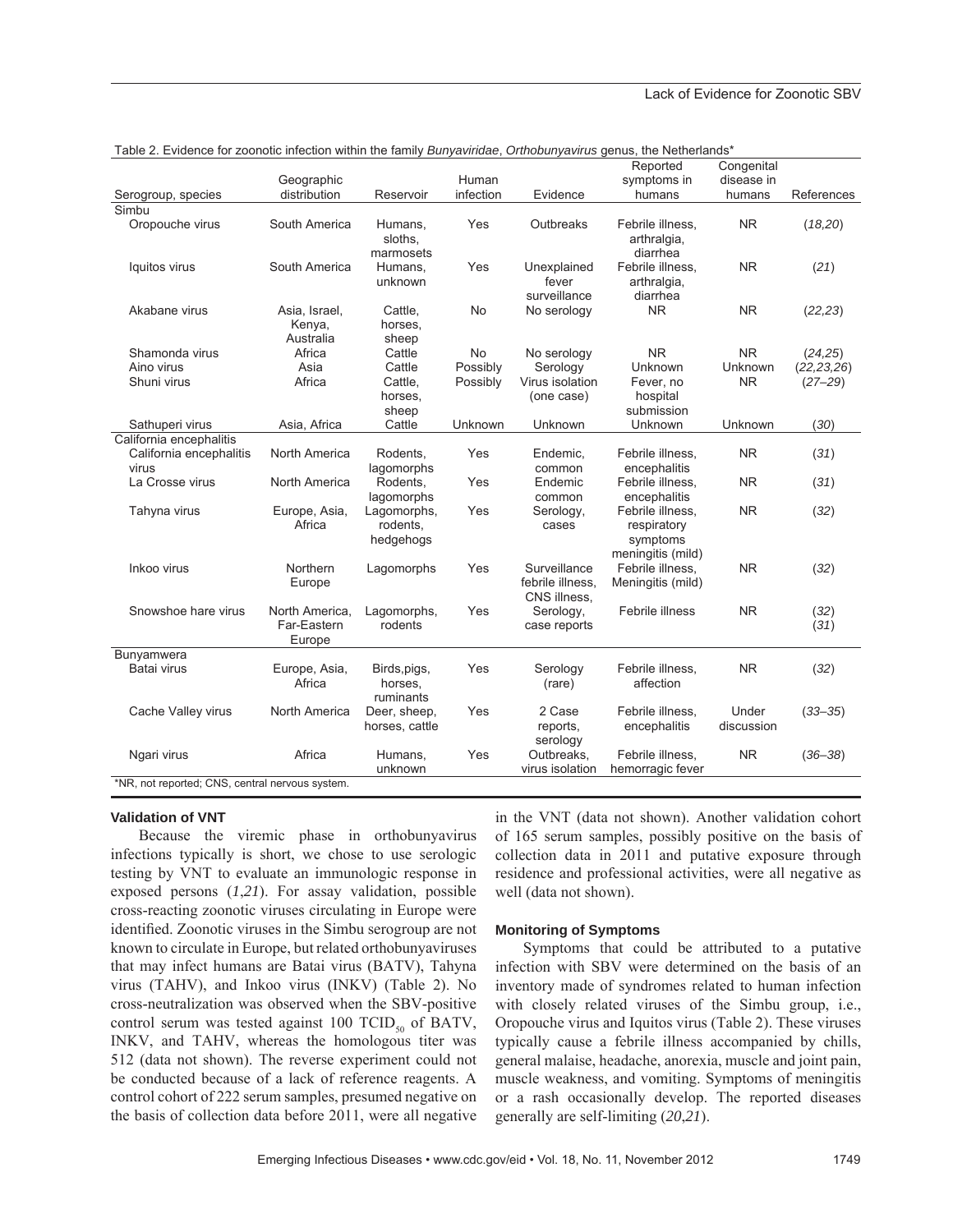# **RESEARCH**



Figure. Testing algorithm to determine whether Schmallenberg virus can be zoonotically transmitted, the Netherlands. RT-PCR, reverse transcription PCR.

Because the range of symptoms described was diverse, we decided to monitor patients who suited our case definition: febrile disease  $>38^{\circ}$ C within 2 weeks after contact with malformed calves or lambs or their birthing materials (in the absence of the supposed vector during the winter season). The 2-week period was based on the known incubation period for Oropouche virus in humans, typically 4–8 days (*20*). Eight cases were reported by the PHS during January 1–April 15, 2012. Four of these were excluded because they did not meet the case definition. The remaining 4 cases were tested by PCR and VNT (for 3 cases only because only vesicle fluid was available for 1 study participant). None of the tested suspected casepersons showed evidence of an SBV infection.

In addition, no unusual trends were noted during or since summer 2011 in the existing routine surveillances for neurologic illness, gastroenteritis, and influenza-like illness at the Netherlands Centre for Infectious Disease Control (H. van der Avoort, E. Duizer, and A. Meijer, pers. comm.).

## **Serology in High-Exposure Groups**

To enable evidence-based risk profiling, serologic surveillance was initiated in persons residing at locations with proven SBV circulation and professionals in close contact with infected animals and their birth materials. In this study set-up, we addressed the vector and the direct transmission routes for putative zoonotic transfer.

The study comprised 301 participants. Of these, 192 worked or lived on farms with laboratory-confirmed SBV circulation in animals, 42 persons worked or lived on farms where animals were being raised and where SBV infection was highly suspected, and 67 were veterinarians who had been in contact with malformed animals (Tables 3, 4). These

123 farms consisted of 69 sheep, 4 goat, and 50 cattle farms that had animals with typical SBV malformations (no other pathogens were circulating in the Netherlands that cause congenital malformations, including arthrogryposis), of which most were PCR and/or VNT confirmed (83%; Table 4). SBV-specific antibodies were detected in livestock serum at 97.7% (83/85) of the farms for which serum was available (Table 4). Overall, 229 participants specifically reported direct exposure to newborn calves, lambs, and/or birth materials from SBV-infected herds; these participants comprised 179 farmers, and 50 veterinarians (39 of whom were exposed while assisting with deliveries at farms and 11 during postmortem examination of malformed newborns at the AHS). A total of 150 participants reported insect bites on SBV-infected farm(s), exposing them potentially to SBV during the vector season (Table 3).

None of the 301 participants showed serologic evidence of SBV infection in the VNT, whereas a titer of neutralizing antibodies was high in the ovine control serum. In a scenario of 2% seroprevalence, testing of 301 persons would have led to a probability of 99.77% to detect  $>1$  seropositive persons (97.93% on the basis of 192 persons with laboratory-confirmed exposure; Table 1). Nevertheless, sporadic infections cannot be excluded entirely.

# **Discussion**

The Netherlands has an integrated structure for human– animal risk analysis and response to zoonoses, established after the massive Q fever outbreak in 2007–2010. The continuous emergence of zoonotic viruses from livestock reservoirs, with examples of Nipah virus, Japanese encephalitis virus, highly pathogenic avian influenza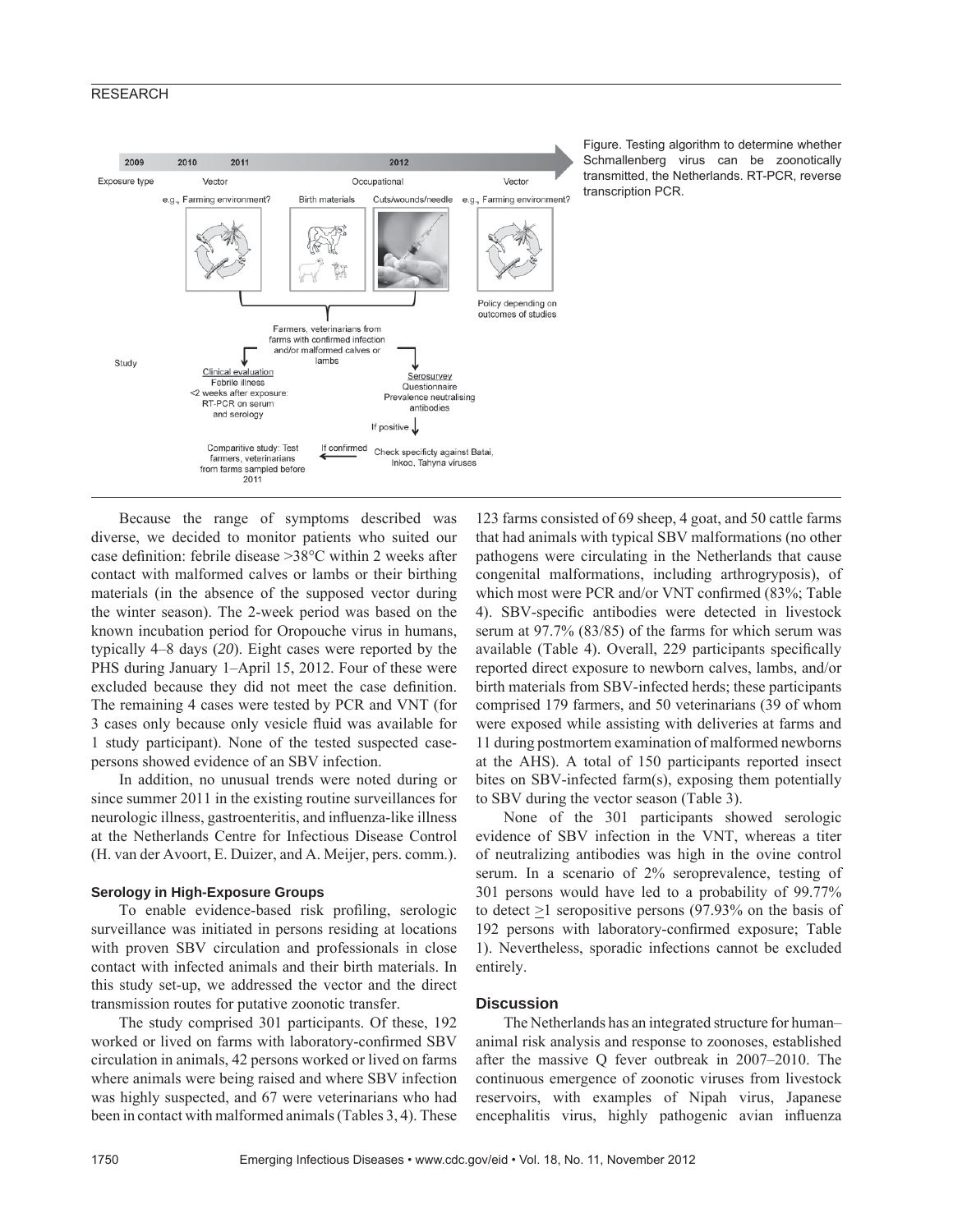| <b>NetHellanus</b>                                                       |           |                                                                       |
|--------------------------------------------------------------------------|-----------|-----------------------------------------------------------------------|
| Exposure group, risk factor                                              | Exposed   | Participants, no. (%)/additional information                          |
| All                                                                      |           |                                                                       |
| Total                                                                    |           | 301/age 18-88 y; mean 47 y; 25th-75th<br>percentile 36-58 y; 62% male |
| Exposure to biting insects on SBV-infected farm(s)                       | Yes       | 150 (50)                                                              |
|                                                                          | <b>No</b> | 71 (24)                                                               |
|                                                                          | Unknown   | 80 (26)                                                               |
| Farmers, total                                                           |           | 234                                                                   |
| Working and living on SBV-infected farm                                  |           | 191 (82)                                                              |
| Working on SBV-infected farm                                             |           | 26(11)                                                                |
| Living on SBV-infected farm                                              |           | 15(6)                                                                 |
| Unknown                                                                  |           | 2(1)                                                                  |
| Exposure to animals                                                      |           |                                                                       |
| Sheep                                                                    |           |                                                                       |
|                                                                          |           |                                                                       |
| Regular contact with lambs and/or birth products on<br>SBV-infected farm | Yes       | 110, of whom 88 reported hand (skin) injuries<br>during work          |
|                                                                          | No        | 31                                                                    |
| Total                                                                    |           | 141                                                                   |
| Goats                                                                    |           |                                                                       |
| Regular contact with kids and/or birth products on<br>SBV-infected farm  | Yes       | 3, of whom 3 reported regular hand (skin)<br>injuries during work     |
|                                                                          |           |                                                                       |
|                                                                          | No        | 10                                                                    |
| Total                                                                    |           | 13                                                                    |
| Cattle                                                                   |           |                                                                       |
| Regular contact with calves and/or birth products on                     | Yes       | 90, of whom 72 reported regular (hand) skin                           |
| SBV-infected farm                                                        |           | injuries during work                                                  |
|                                                                          | No        | 38                                                                    |
| Total                                                                    |           | 128                                                                   |
| Veterinarians                                                            |           |                                                                       |
| Total                                                                    |           | 67/1–50 SBV-infected farms visited per                                |
|                                                                          |           | veterinarian; median 4                                                |
| Exposure to animals                                                      |           |                                                                       |
| Sheep                                                                    |           |                                                                       |
| Contact with malformed lambs and/or birth products                       | Yest      | 19, of whom 18 reported regular hand (skin)                           |
|                                                                          |           | injuries during work                                                  |
|                                                                          | No        | 29                                                                    |
| Total                                                                    |           | 48                                                                    |
| Goats                                                                    |           |                                                                       |
| Contact with malformed lambs and/or birth products                       | Yest      | 1 who reported regular hand (skin) injuries<br>during work            |
|                                                                          | No        | 29                                                                    |
|                                                                          |           |                                                                       |
| Total                                                                    |           | 30                                                                    |
| Cattle                                                                   |           |                                                                       |
| Contact with malformed calves and/or birth products                      | Yest      | 33, of whom 28 reported regular hand (skin)<br>injuries during work   |
|                                                                          | No        | 20                                                                    |
| Total                                                                    |           | 53                                                                    |
| Contact with malformed lambs/calves during section at                    | Yes       | 11, of whom 6 reported regular hand (skin)                            |
| <b>Animal Health Service</b>                                             |           | injuries during work.                                                 |

Table 3. Main characteristics of study participants\* in study to determine whether SBV can be zoonotically transmitted, the Netherlands\*

\*Overall, 50 (75%) of 67 veterinarians reported contact with malformed lambs/calves and/or birth products of which 40 reported regular hand (skin) injuries during work. Overall, 179 (76%) of 234 farmers, farm residents and farm employees reported regular contact with newborn lambs/calves and/or birth products on SBV-infected farms, of which 140 reported regular hand (skin) injuries during work. SBV, Schmallenburg virus. †All tested seronegative.

A (H7N7) and A (H5N1) viruses, and coronaviruses, underscores the relevance of the One Health approach in assessing the risks for novel emerging pathogens, such as SBV (*45*–*49* in online Technical Appendix). The emergence of SBV in 2011 was a test case for this collaborative approach to risk assessment. Information, protocols, and samples were shared rapidly, facilitating a quick public health response.

On the basis of the findings of an in-house riskassessment algorithm, we concluded that zoonotic transmission of the virus could not be excluded, triggering the study described here. We found no evidence for infection by serology, but ruling out zoonotic infections with high certainty is not simple, particularly in a complex situation with >1 possible mode of transmission.

If zoonotic, transmission of SBV could have occurred through vector-borne transmission during the period of high vector density in summer and fall 2011. The level of exposure to SBV by arthropods depends on the vector capacity of the residing vectors. Vector capacity is a measure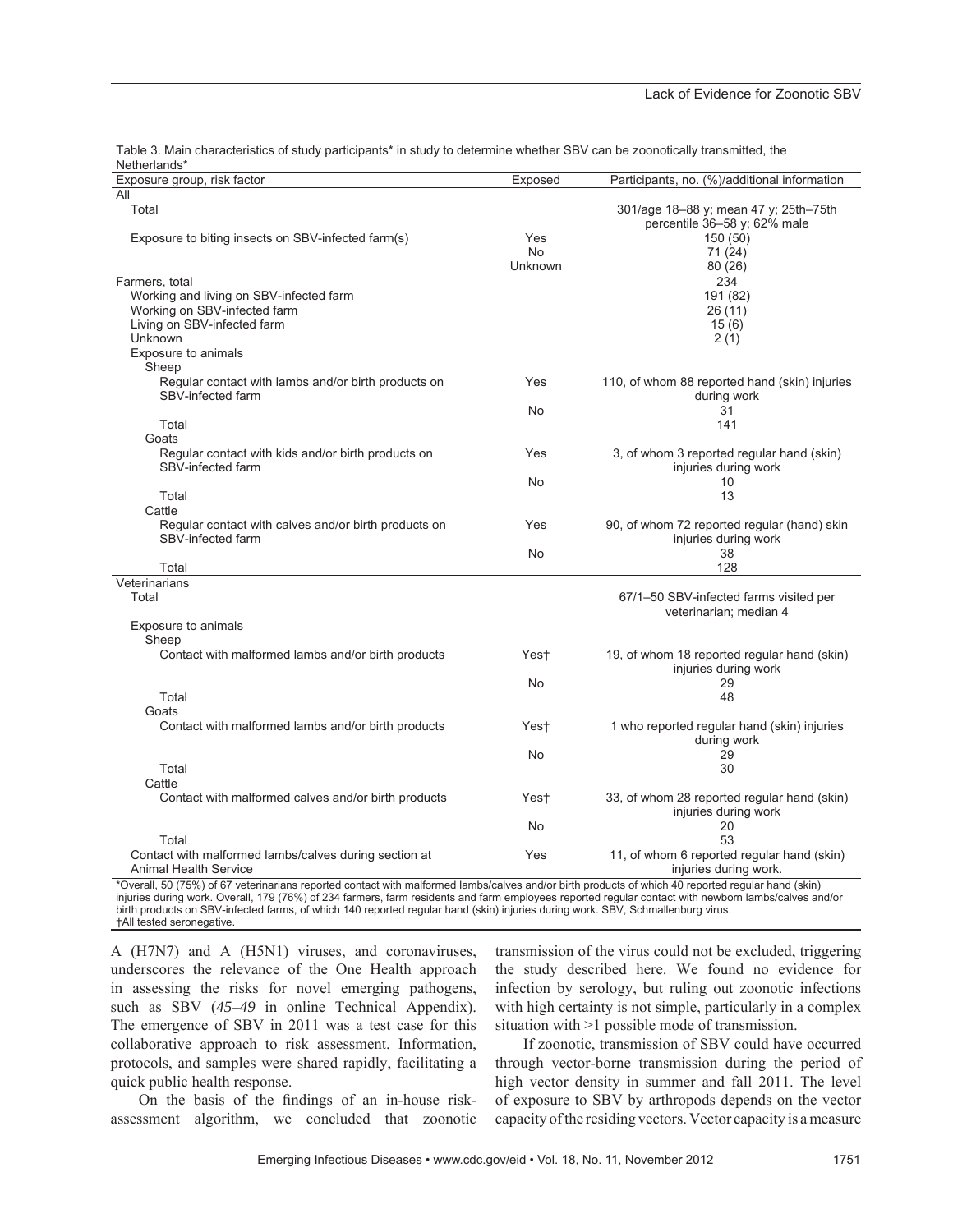# **RESEARCH**

| <u>ZUVIIVIIVAIIV II AITSITIILIEU. IITE TYEITIEITAITUS</u> |                        |                       |           |                                       |                        |                                     |  |
|-----------------------------------------------------------|------------------------|-----------------------|-----------|---------------------------------------|------------------------|-------------------------------------|--|
|                                                           |                        |                       |           | Laboratory-confirmed SBV infection in |                        |                                     |  |
|                                                           |                        | animals, no. $(\%)$   |           |                                       | No. human participants |                                     |  |
| Animal                                                    | No. farms (no. animals |                       |           | PCR and/or                            | Total (no. per         | No. (%) from farms with laboratory- |  |
| species†                                                  | per farm [median])     | <b>PCR</b>            | VNT       | VNT                                   | farm)                  | confirmed SBV infection             |  |
| Sheep                                                     | 69 (5-1,676 [83])      | 48 (70)               | 44 (64)   | 61 (88)                               | $130(1-6)$             | 112 (86)                            |  |
| Goat                                                      | 4 (4-1144 [759])       | 1 (25)                | 2(50)     | 2(50)                                 | $8(1-4)$               | 2(25)                               |  |
| Cattle                                                    | 50 (23–468 [136])      | 4(8)                  | 37(74)    | 39 (78)                               | $96(1-5)$              | 78 (81)                             |  |
| Total                                                     | 123                    | $53(43)$ <sup>±</sup> | 83 (68) § | 102 (83)                              | 234                    | 192 (82)                            |  |
|                                                           |                        |                       |           |                                       |                        |                                     |  |

Table 4. Characteristics of participating farms and number of human participants in study to determine whether SBV can be zoonotically transmitted, the Netherlands\*

\*A total of 240 farms were invited to participate in the study (113 sheep, 7 goat, and 120 cattle farms; all were highly suspected to be SBV infected on the basis of pathologic findings consistent with typical malformations in calves or lambs). 123 (51%) farms responded. SBV, Schmallenburg virus; VNT, virus neutralization test.

†Mixed farms were classified according to the main animal species.

‡For 9 farms, PCR results not available.

§For 38 farms, VNT results not available

of the efficiency of vector-borne disease transmission comprising vector competence, susceptible host density, vector host feeding preferences, vector survival rate, vector density, and vector feeding rates (*50* in online Technical Appendix). In this study, we found no evidence for human SBV infection, despite the high infection rate of sheep and cattle in the same localities (up to 100% within-herd seroprevalence (*51* in online Technical Appendix) and the high level of reported insect bites during work on SBVinfected farms. From the high infection rates in ruminants, we conclude that the capacity of residing vectors to transmit SBV to cattle and sheep was high, indicating that vectorcompetence, vector densities, and vector survival rates were sufficient for SBV transmission. Therefore, the absence of SBV antibodies in humans implies that humans are not susceptible to SBV infection but only under the assumption that the vectors of SBV have host feeding preference for humans. Research into the host preferences of identified SBV vector species and, if proven anthropophilic, their feeding rates could clarify this issue.

If vector transmission would have been a route for zoonotic transmission leading to 2% seroprevalence in exposed persons, i.e., persons reporting insect bites on SBVinfected farms, in this study the probability of detecting at least 1 of such seropositive persons would have been 99.77%. However, this calculation is based on an assumed test specificity and sensitivity of 100%. A high specificity was justified on the basis of the negative results with the 387 control serum and the absence of neutralizing capacity of an SBV-positive ovine serum sample to INKV, BATV, and TAHV. Because SBV is a novel pathogen, no welldefined seropositive human serum cohorts were available to assay the analytical sensitivity of our test. However, even with sensitivity as low as 90%, the probability of detecting at least 1 seropositive person still would have been 99.69% (data not shown).

The second possible exposure could occur through contact with affected animals and/or birth materials. The congenital malformations in lambs and calves with SBV infection are such that increased assistance during delivery was needed from farmers and veterinarians. Direct exposure to newborn ruminants and/or birth materials was reported in 76% of the study participants. If contact during delivery would have been an active route for zoonotic transmission, leading to 2% seroprevalence in exposed persons, the probability of detecting at least 1 of such seropositive persons would have been 99.02%.

A third option is that exposure to newborns and their birth materials has a higher risk for infection if exposed persons had blood contact with the affected materials (e.g., by hand wounds). Sixty percent of participants reported small wounds on hands; thus, the probability of detecting such seropositives would have been high (i.e., 97.37% with 2% seroprevalence). In addition, 2 persons in the syndromic monitoring reported needlestick incidents, again without any evidence for infection through antibody testing.

The absence of evidence for direct transmission of SBV from ruminants to humans is in line with observations for other Simbu serogroup viruses (Akabane and Shamonda) infecting livestock (Table 2). Moreover, a serologic survey of 60 sheep farmers with sheep husbandry in the SBV epizootic area in Germany yielded no evidence for human SBV infection. However, of these farmers, only 48 had contact with lambs with SBV characteristic malformations, whereas SBV was laboratory confirmed in the livestock of only 36 participants (*52* in online Technical Appendix), but the level of exposure through contact with affected animals and/or birth material is difficult to quantify (4). In the Netherlands, SBV RNA has been detected in the brains of malformed animals on 18.6% of reported cattle farms and on 30.6% of reported sheep farms (*8*), and high loads of viral RNA have been detected in some placentas and in birth fluids.

Current data suggest that infections might have been cleared by the time of delivery, particularly in cattle, which have longer gestations. Furthermore, finding RNA in birth materials does not give any information about the actual presence of infectious virus particles in these materials. Attempts to isolate viruses from such specimens have met with little success, and further research is needed to address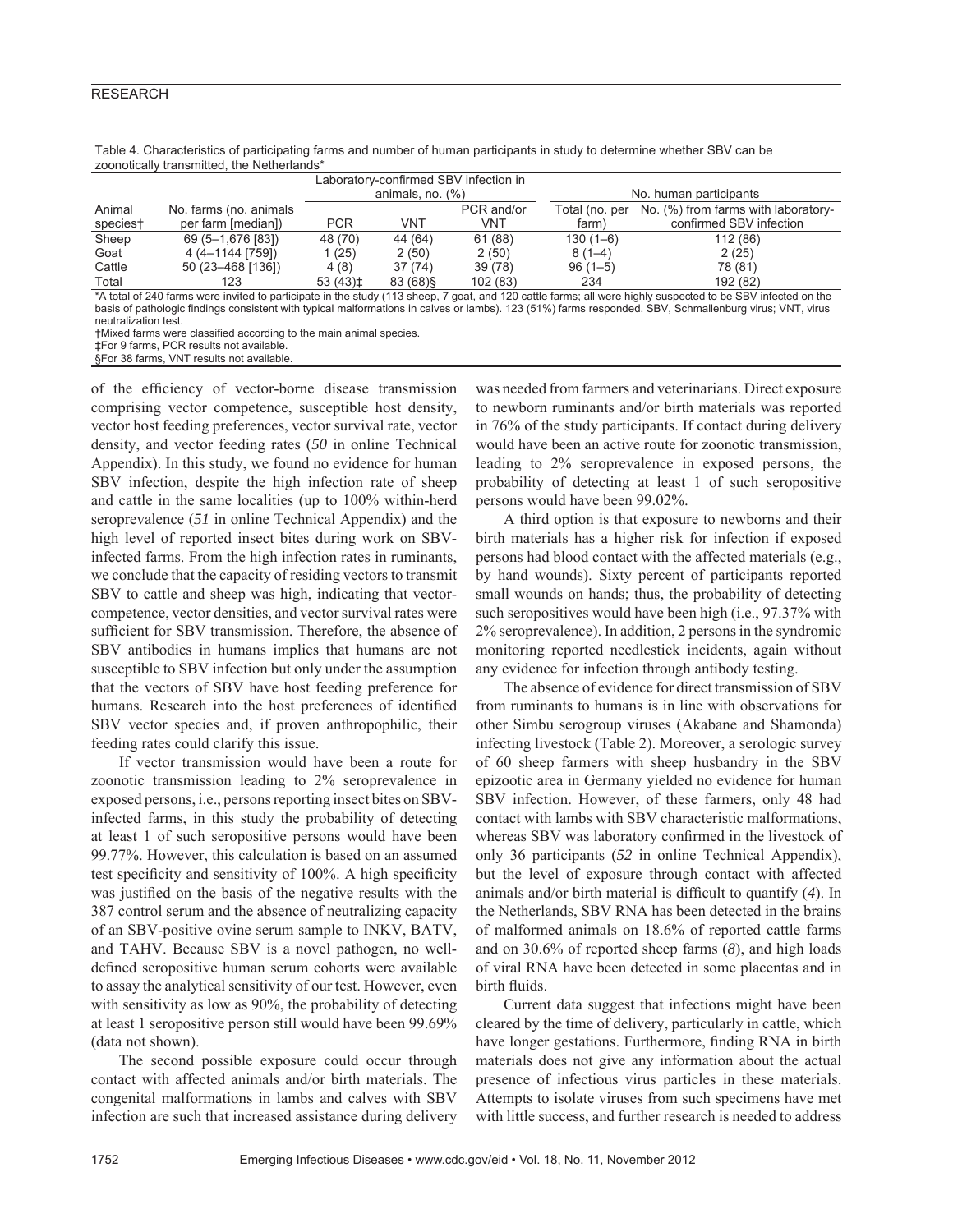the issue of infectivity of birth materials. This lack of virus isolation implies that the number of persons in this study directly exposed to infectious virus particles from affected animals and/or birth material might be lower than assumed on the basis of the number of participants reporting this exposure. Nevertheless, the lack of seropositive samples indicates that the risk for infection through contact with contaminated materials, regardless of whether they contain infectious virus particles, is minimal. Therefore, given the high seroprevalence of SBV in affected herds (*51* in online Technical Appendix), the lack of any evidence for zoonotic transmission from either the syndromic monitoring or this serologic study suggests that the public health risk for SBV given the current situation is absent or extremely low.

### **Acknowledgments**

We thank Jet Mars, Petra Kock, Marieta Braks, Natalie Cleton, Yvonne van Duynhoven, Kitty Maassen, Barbara Schimmer, Annelies Albrecht, Mohamed Uaftouh, and employees of the regional PHSs for their contributions to the work in this article.

Dr Reusken is a virologist working as an investigator of vector-borne and zoonotic viral diseases at the Netherlands Center for Infectious Disease Control. Her research interests include the role of wildlife and arthropods in the epidemiology of emerging infectious diseases.

### **References**

- 1. Hoffmann B, Scheuch M, Hoper D, Jungblut R, Holsteg M, Schirrmeier H, et al. Novel orthobunyavirus in cattle, Europe, 2011. Emerg Infect Dis. 2012;18:469–72. http://dx.doi.org/10.3201/ eid1803.111905
- 2. Muskens J, Smolenaars AJ, van der Poel WH, Mars MH, van Wuijckhuise L, Holzhauer M, et al. Diarrhea and loss of production on Dutch dairy farms caused by the Schmallenberg virus [in Dutch]. Tijdschr Diergeneeskd. 2012;137:112–5.
- 3. van den Brom R, Luttikholt SJ, Lievaart-Peterson K, Peperkamp NH, Mars MH, van der Poel WH, et al. Epizootic of ovine congenital malformations associated with Schmallenberg virus infection. Tijdschr Diergeneeskd. 2012;137:106–11.
- 4. European Food Safety Authority. Scientific report of EFSA. "Schmallenberg" virus: analysis of the epidemiological data and assessment of impact. EFSA Journal. 2012;10:2768–857 [cited 2012 Aug 22]. http://www.efsa.europa.eu/en/efsajournal/doc/2768.pdf
- 5. Gariglinay MM, Hoffmann B, Dive M, Sartelet A, Bayrou C, Cassart D, et al. Schmallenberg virus in calf born at term with porencephaly, Belgium. Emerg Infect Dis. 2012;18:1005–6. http:// dx.doi.org/10.3201/eid1806.120104
- 6. Bilk S, Schulze C, Fischer M, Beer M, Hlinak A, Hoffmann B, et al. Organ distribution of Schmallenberg virus RNA in malformed newborns. Vet Microbiol. 2012;159:236–8. http://dx.doi.org/10. 1016/j.vetmic.2012.03.035
- 7. ProMED-Mail. Schmallenberg virus–Europe (45): Denmark, serological evidence. 2012 [cited 2012 Jun 16]. http://www. promedmail.org/, archive no. 20120605.1157269.
- 8. Food and Product Safety Authority (nVWA). Aantallen meldingen Schmallenbergvirus per provincie. 2012 [cited 2012 Jun 16]. http:// www.vwa.nl/onderwerpen/dierziekten/dossier/schmallenbergvirus
- 9. Yanase T, Kato T, Aizawa M, Shuto Y, Shirafuji H, Yamakawa M, et al. Genetic reassortment between Sathuperi and Shamonda viruses of the genus Orthobunyavirus in nature: implications for their genetic relationship to Schmallenberg virus. Arch Virol. 2012;157:1611–6. http://dx.doi.org/10.1007/s00705-012-1341-8
- 10. Calisher CH, editor. History, classification and taxonomy of viruses in the family *Bunyaviridae*. New York: Plenum Press; 1996.
- 11. Kinney RM, Calisher CH. Antigenic relationships among Simbu serogroup (*Bunyaviridae*) viruses. Am J Trop Med Hyg. 1981;30:1307–18.
- 12. Saeed MF, Li L, Wang H, Weaver SC, Barrett AD. Phylogeny of the Simbu serogroup of the genus *Bunyavirus.* J Gen Virol. 2001;82:2173–81.
- 13. Jöst H, Bialonski A, Schmetz C, Günther S, Becker N, Schmidt-Chanasit J. Isolation and phylogenetic analysis of Batai virus, Germany. Am J Trop Med Hyg. 2011;84:241–3. http://dx.doi. org/10.4269/ajtmh.2011.10-0483
- 14. Bardos V, Danielova V. The Tahyna virus—a virus isolated from mosquitoes in Czechoslovakia. J Hyg Epidemiol Microbiol Immunol. 1959;3:264–76.
- 15. Brummer-Korvenkontio M, Saikku P, Korhonen P, Ulmanen I, Reunala T, Karvonen J. Arboviruses in Finland. IV. Isolation and characterization of Inkoo virus, a Finnish representative of the California group. Am J Trop Med Hyg. 1973;22:404–13.
- 16. Grimstad PR, Barrett CL, Humphrey RL, Sinsko MJ. Serologic evidence for widespread infection with La Crosse and St. Louis encephalitis viruses in the Indiana human population. Am J Epidemiol. 1984;119:913–30.
- 17. Azevedo RS, Nunes MR, Chiang JO, Bensabath G, Vasconcelos HB, Pinto AY, et al. Reemergence of Oropouche fever, northern Brazil. Emerg Infect Dis. 2007;13:912–5. http://dx.doi.org/10.3201/ eid1306.061114
- 18. Vasconcelos HB, Azevedo RS, Casseb SM, Nunes-Neto JP, Chiang JO, Cantuaria PC, et al. Oropouche fever epidemic in northern Brazil: epidemiology and molecular characterization of isolates. J Clin Virol. 2009;44:129–33.http://dx.doi.org/10.1016/j.jcv.2008.11.006
- 19. Kinney RM. Bwamba and Pongola virus. In: The encyclopedia of arthropod-transmitted infections. Service MW, editor. Wallingford (UK): CAB International; 2001.
- 20. Pinheiro FP, Travassos da Rosa AP, Travassos da Rosa JF, Ishak R, Freitas RB, Gomes ML, et al. Oropouche virus. I. A review of clinical, epidemiological, and ecological findings. Am J Trop Med Hyg. 1981;30:149–60.
- 21. Aguilar PV, Barrett AD, Saeed MF, Watts DM, Russell K, Guevara C, et al. Iquitos virus: a novel reassortant Orthobunyavirus associated with human illness in Peru. PLoS Negl Trop Dis. 2011;5:e1315. http://dx.doi.org/10.1371/journal.pntd.0001315
- 22. Boughton CR, Hawkes RA, Naim HM. Arbovirus infection in humans in NSW: seroprevalence and pathogenicity of certain Australian bunyaviruses. Aust N Z J Med. 1990;20:51–5. http:// dx.doi.org/10.1111/j.1445-5994.1990.tb00371.x
- 23. Ali H, Ali AA, Atta MS, Cepica A. Common, emerging, vector-borne and infrequent abortogenic virus infections of cattle. Transbound Emerg Dis. 2012;59:11–25. http://dx.doi.org/10.1111/j.1865- 1682.2011.01240.x
- 24. Shamonda virus (SHAV); Arbocat virus ID 436. 2012 [cited 2012 Jun 13]. http://wwwn.cdc.gov/arbocat/catalog-listing. asp?VirusID=436&SI=1
- 25. Yanase T, Maeda K, Kato T, Nyuta S, Kamata H, Yamakawa M, et al. The resurgence of Shamonda virus, an African Simbu group virus of the genus *Orthobunyavirus*, in Japan. Arch Virol. 2005;150:361– 9. http://dx.doi.org/10.1007/s00705-004-0419-3
- 26. Fukuyoshi S, Takehara Y, Takahashi K, Mori R. The incidence of antibody to Aino virus in animals and humans in Fukuoka. Jpn J Med Sci Biol. 1981;34:41–3.